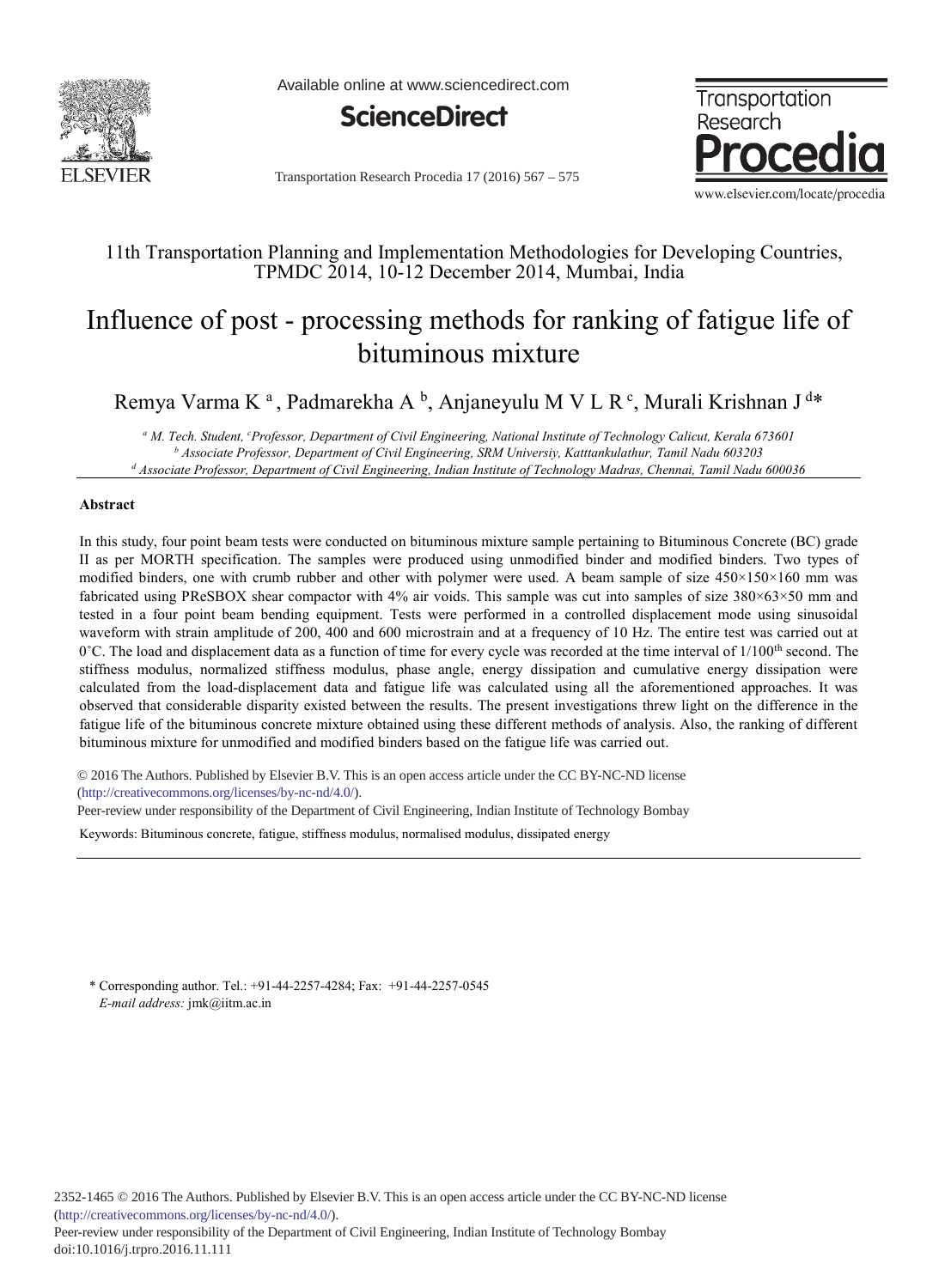# 1. Introduction

Bituminous pavements are subjected to mainly two types of distresses and they are rutting and fatigue cracking. In the mechanistic-empirical pavement design method, distress transfer functions are used to quantify the expected performance of the pavements as far as these distresses are concerned (MEPDG, 2008). Laboratory investigations and field observations are required for establishing these distress functions. This investigation reports the ongoing laboratory investigations currently being carried out at IIT Madras towards quantifying the fatigue behaviour of unmodified and modified binder mixtures.

Fatigue distress in the bituminous mixtures occurs due to repeated loading. Fatigue distress is normally characterised in the laboratory through beam bending tests. These include two/three/four point beam bending techniques (Baburamani, 1999). The recent technique used is the four point bending test. In four-point bending test, beams of 380×63×50 mm size are clamped at two outer ends in such way that its vertical movement is restricted. The beam is subjected to repeated sinusoidal/haversine loading for a given amplitude and frequency at two inner points in the direction perpendicular to the longitudinal axis of the beam. Such experiments are conducted under controlled load or displacement condition and the fatigue life (number of load cycle) is defined for a preselected magnitude of stress or strain (SHRP A 404, 1994).

The stress and strain amplitude from the sinusoidal/haversine waveform and the phase lag between the stress and strain data are post-processed to define the fatigue life of the bituminous mixture. Different guidelines exist for fatigue damage quantification and the post-processing of fatigue test data based on these guidelines are different. Three different standards widely used include AASHTO T321-07, ASTM D7460-10 and EN 12697:24-2004. All these standards record the evolution of damage based on some predefined parameters. One such parameter is the stiffness modulus. Stiffness modulus within the realm of linearised elasticity as far as beam bending is concerned is defined as a ratio of maximum tensile stress to maximum tensile strain. As the fatigue damage accumulates due to repeated loading, the stiffness modulus of the bituminous mixtures reduces. The fatigue life of bituminous mixture as per AASHTO T321-07 is defined as the number of cycles corresponding to 50% of initial stiffness modulus. AASHTO T321-07 (2007) suggests the use of exponential relationship for parametric comparison of stiffness modulus data. Here, AASHTO considers the initial stiffness as the stiffness modulus corresponding to  $50<sup>th</sup>$  cycle. However, EN 12697:24-2004 standard considers the initial stiffness as the stiffness modulus corresponding to  $100<sup>th</sup>$  cycle. ASTM D7460-10 approach is based on Miner's equation. In this approach, the failure point is considered as the peak of normalized modulus versus cycles curve. These standards assume the bituminous concrete as a linearised elastic material and linearised elasticity is used to calculate the stiffness modulus, notwithstanding the fact that such analysis has limitations since bituminous concrete mixtures behave like viscoelastic material.

In addition to this, energy dissipation and cumulative energy dissipation are used to quantify the fatigue damage (Shen and Carpenter, 2005 and Pais et al., 2009). The damage due to loading in the bituminous mixture is assumed to occur due to relative amount of energy dissipation between consecutive loading cycles. The ratio of dissipated energy change (RDEC) is defined as the change in dissipated energy with the loading cycles. Figure 1 shows the schematic of RDEC as a function of loading cycles. In the first stage of the curve, RDEC decreases as a function of loading cycles. In stage two (plateau), RDEC value is constant over number of loading cycles indicating that as the loading cycle increases, the energy dissipated is constant. This plateau stage lasts till there is sudden increase in the RDEC. This signifies the onset of third stage in which the major amount of input energy is dissipated indicating the starting of fatigue failure (Shen and Carpenter, 2007). According to this approach, the fatigue life of bituminous concrete is related to plateau value (PV) energy parameter, which corresponds to the RDEC value at 50% of initial stiffness. Studies conducted by Shen and Carpenter (2007) demonstrated that the plateau value is uniquely related to the fatigue life of the bituminous mixtures irrespective of the testing conditions.

Fatigue of bituminous mixture is a complex process to unravel and the definitions are always rife with inconsistencies. Different guidelines exist for fatigue test and fatigue damage quantification. However, few unresolved issues exist related to post-processing of fatigue test data. It is not clear how the collected data should be analysed to arrive at an acceptable value. The issue gains prominence when a wide range of modified binders are used since the material property and damage accumulation are completely different for modified binders. It is also noted that the fatigue life depends on different test parameters including temperature. Kim et al. (2013) evaluated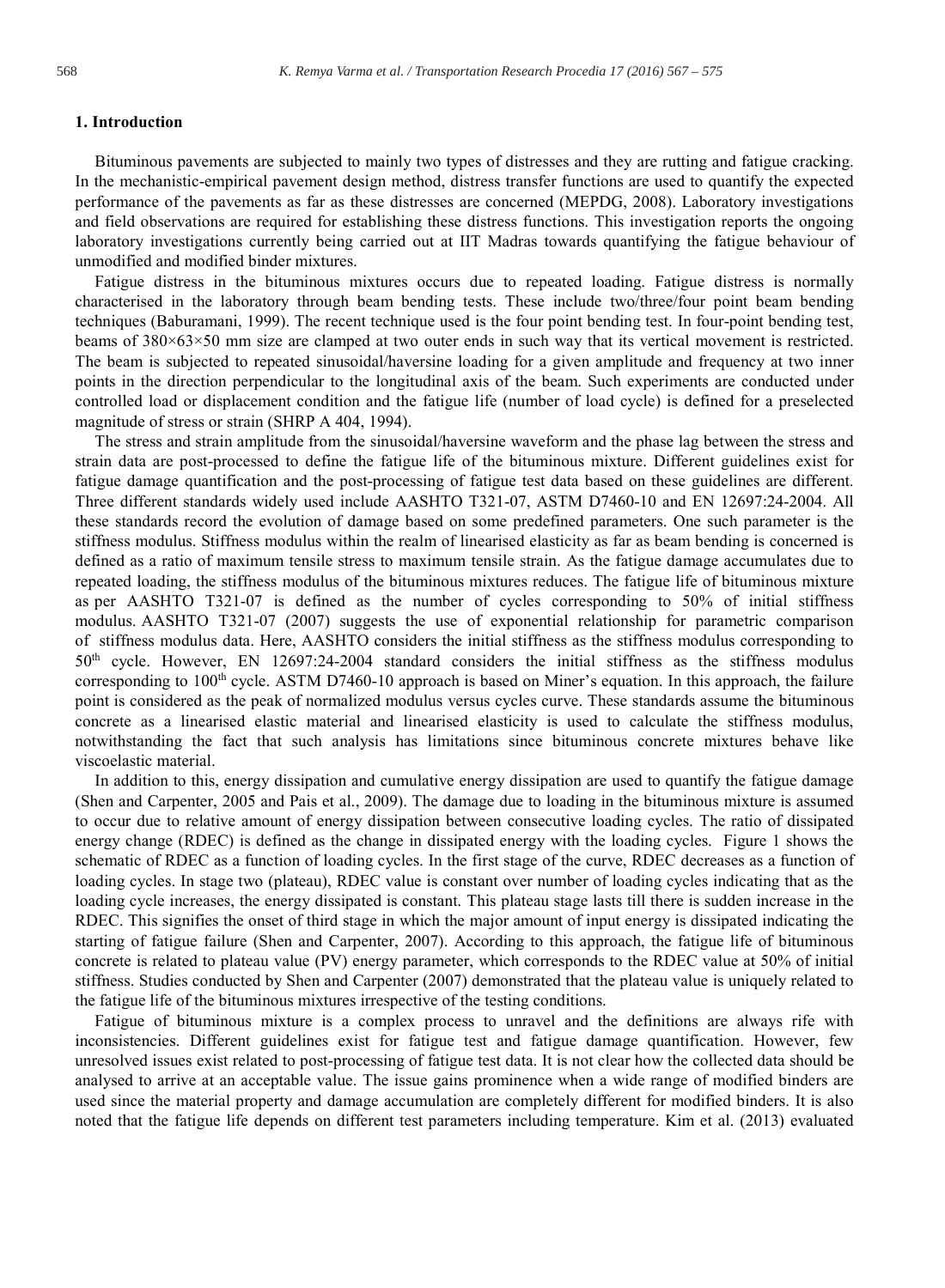the fatigue performance of the Styrene- Butadiene- Styrene (SBS) modified mastic bituminous mixtures and observed that the SBS modified mastic bituminous mixtures have high flexural resistance at  $-10\degree$ C and comparable at 20°C. Studies conducted as part of National Highway Research program (NCHRP - 646, 2010), indicated that the fatigue lives of mixtures with modified binders were an order of magnitude greater than the fatigue life of mixture with unmodified binder, produced from the same source as the base binder used to create the modified binder. The base binder properties appear to be important in the performance of the modified binders. It was also seen that mixtures made with unmodified binder with low temperature susceptibility, had approximately two to three times the fatigue life of the polymer modified mixtures.

In summary, there appears to be significant historical data indicating that the laboratory fatigue performance of modified bituminous mixtures is greater than the mixtures made with unmodified binders. The fatigue characteristics appear to be dependent on the base bituminous binder used for modification. Such dependence is seen in terms of the test temperature, amplitude and frequency of loading.

The present study is focused on determining the fatigue life using the aforementioned methods and understanding the influence of the post-processing methods on fatigue life of the bituminous concrete. The influence of modified binders on the fatigue life of the bituminous mixtures for the selected test conditions is also investigated.



Fig. 1. Schematic of change in energy dissipation (Shen and Carpenter, 2007)

#### 2. Experimental investigation

In this study, four point beam tests were conducted on bituminous mixture sample pertaining to Bituminous Concrete (BC) grade II as per MORTH specification. The samples were produced using unmodified binder and modified binders. Two types of modified binders, one with crumb rubber (CRMB-60) and other with polymer (PMB-40) were used. A beam sample of size 450×150×160 mm was fabricated using PReSBOX shear compactor with 4% air voids. This sample was cut into samples of size  $380\times63\times50$  mm and tested in four beam bending equipment. Tests were performed in a controlled displacement mode using sinusoidal waveform with strain amplitude of 200, 400 and 600 microstrain at a frequency of 10 Hz. All the materials were subjected to 20, 00,000 cycles of loading or the number of cycles corresponding to 20% of initial stiffness whichever occurred earlier. The entire test was carried out at 0 °C. The load and displacement data as a function of time for every cycle was recorded at a frequency of  $1/100<sup>th</sup>$  second. The stiffness modulus, normalised stiffness modulus, phase angle, energy dissipation and cumulative energy dissipation were calculated from the load-displacement data and results were presented in the next section.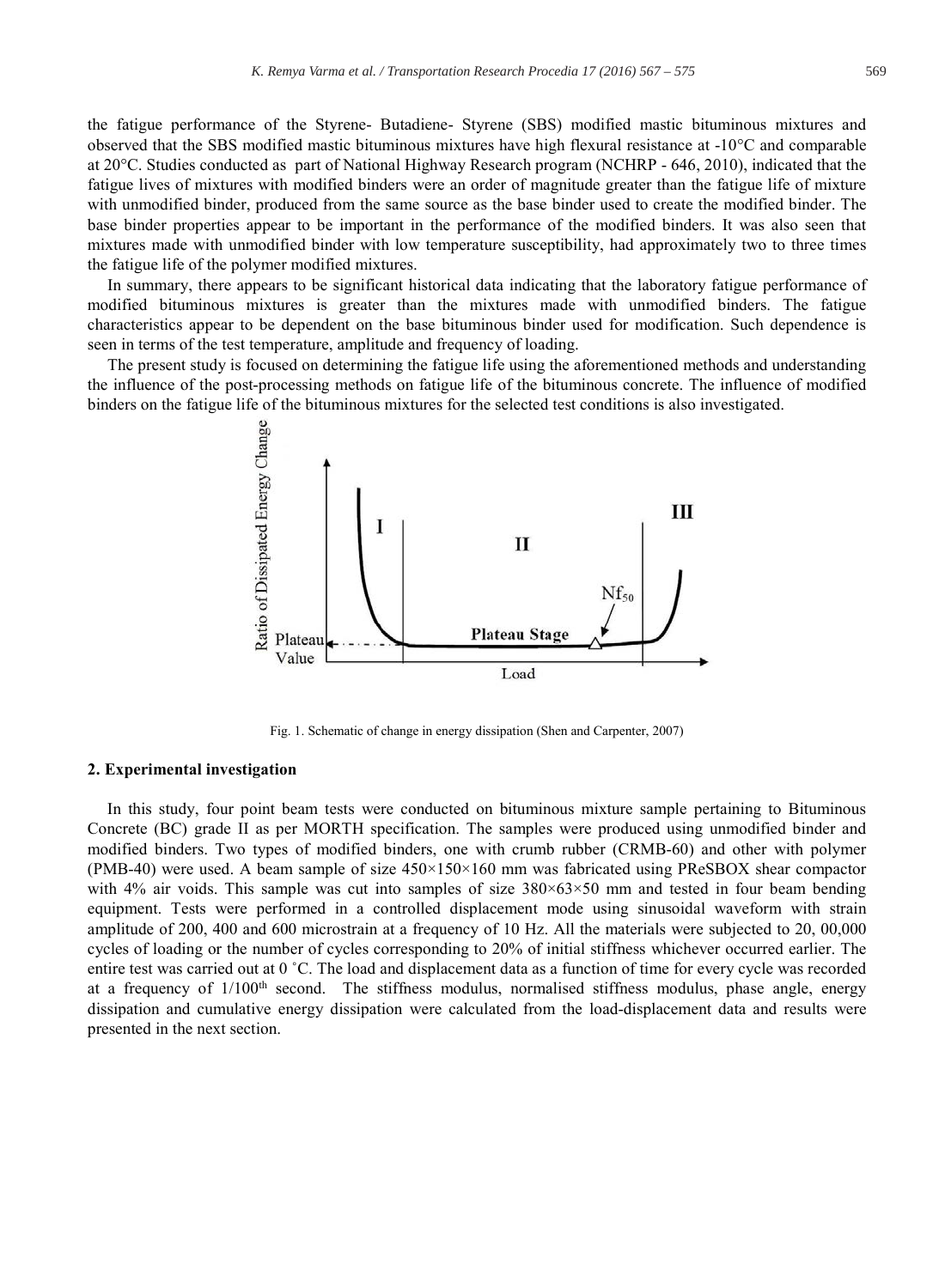#### 3. Results and discussions

Figure 2a shows  $200<sup>th</sup>$  cycle displacement and load waveform corresponding to 200 micro-strain test of bituminous mixture produced using CRMB binder. The normalized load and displacement plot is shown in figure 2b. A small variation in tensile peak and compression peak was observed. Also, the phase lag between the load and displacement in a particular cycle was found to be non-uniform. The peak strain and peak stress are calculated corresponding to tensile peak displacement and peak load as per ASTM D7460-10 and used in the fatigue life determination.



Fig. 2. (a) Sample displacement and load waveform; (b) normalised displacement and load waveform

The maximum tensile strain and maximum tensile stress calculated for VG30 sample at 400 micro-strain is shown in figure 3a. Due to repeated load application, the tensile stress decreases. The stiffness calculated for VG30 sample for different strain level is shown in figure 3b. The flexural stiffness of beam sample prepared with CRMB and polymer modified binder are shown in figure 3c and 3d. From figure 3b, 3c and 3d it is clear that for the same testing condition, the stiffness varies with the binder used. Figure 4a and 4b compares the flexural stiffness of various binders at different strain level. From figure 4a, the initial stiffness of VG30 binder was observed to be higher when compared to the sample produced with CRMB and PMB. However, the rate of reduction in stiffness due to repeated load application was higher in VG30. Hence the fatigue life of the beam with VG30 binder was observed to be lesser based on the fatigue life defined corresponding to 50% of initial stiffness. As discussed earlier, AASHTO considers the initial stiffness as the flexural stiffness corresponding to  $50<sup>th</sup>$  cycle and EN 12697:24-2004 standard considers the initial stiffness as the stiffness modulus corresponding to 100<sup>th</sup> cycle. Since there was no considerable reduction in stiffness between  $50<sup>th</sup>$  and  $100<sup>th</sup>$  cycle, the fatigue life determined as per AASHTO T321-07 and EN 12697:24-2004 was observed to be the same. The fatigue life of bituminous beam produced using different binder for various strain level is documented in Table 1. From figure 4a and Table 1, the fatigue life of bituminous beam with modified binders at 400 micro-strain was much higher when compared with the bituminous beam produced using VG30 binder. However, the flexural stiffness at 600 micro-strain did not capture the increase in fatigue life of modified binder (refer Table 1 and figure 4b).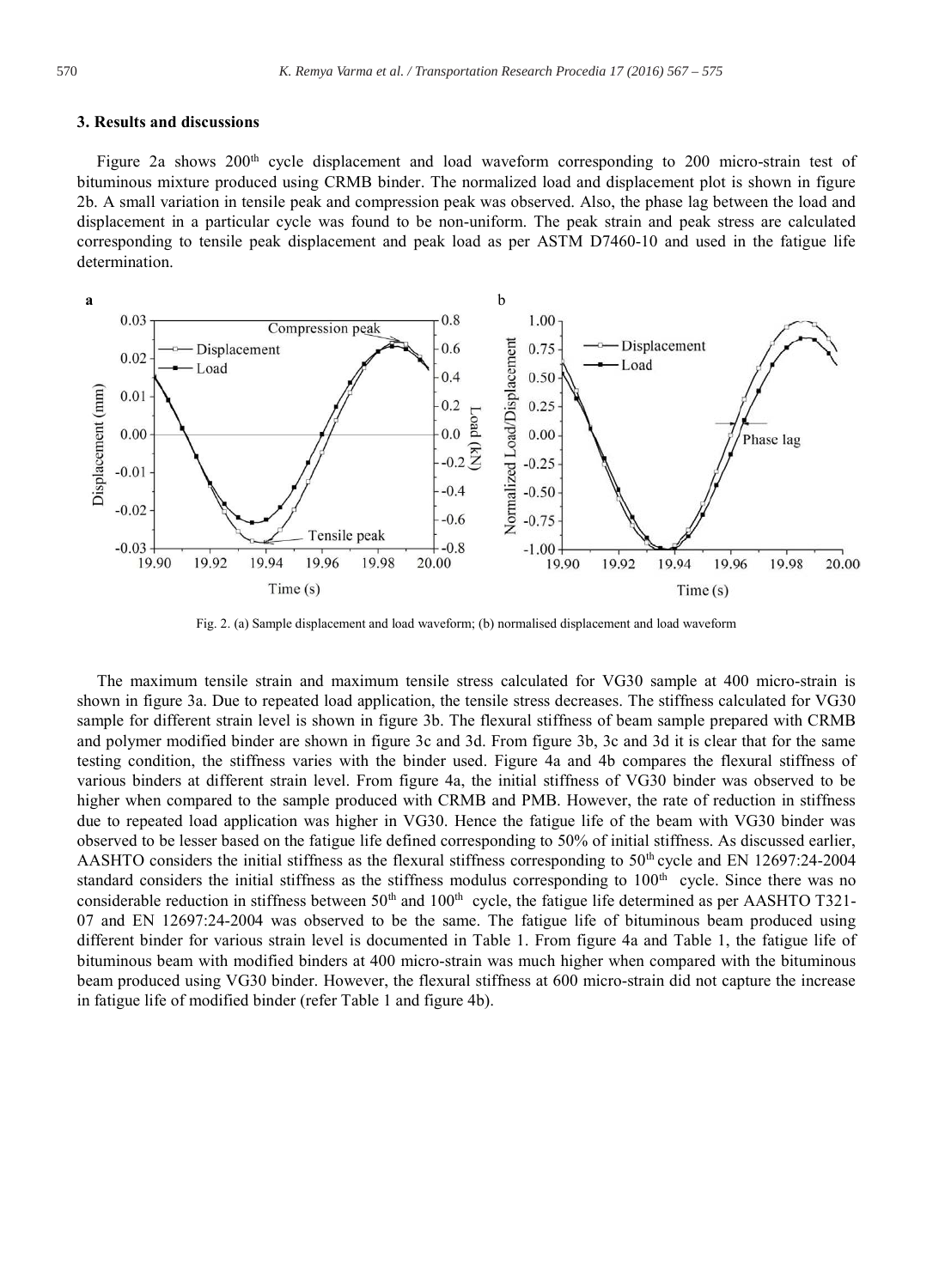

Fig. 4. (a) Comparison of flexural stiffness of different binders at 400 micro-strain; (b) Comparison of flexural stiffness of different binder at 600 microstrain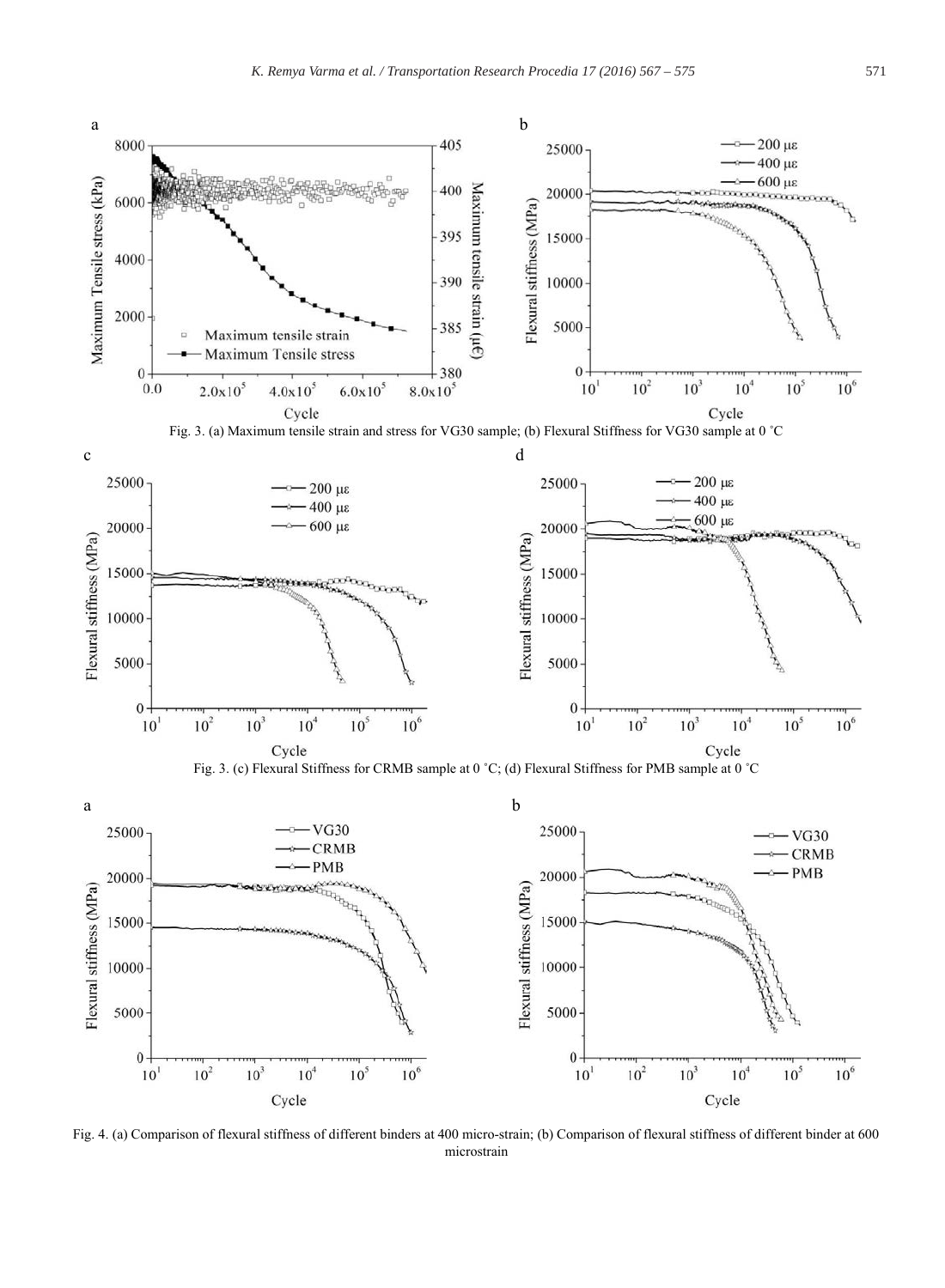Even with 20, 00,000 cycles, the reduction in stiffness at lower strain did not reduce to 50 % of initial stiffness. In such cases, the flexural stiffness as a function of load cycles was fitted to an exponential function  $S = Ae^{bn}$ , where S represents the flexural stiffness,  $n$  represents number of load cycles and  $A$  and  $b$  are model constant. The number of load cycles corresponding to the fatigue life is obtained from the exponential fit. The sample fit is shown in figure 5 and the fatigue life calculated from the exponential fit is tabulated in table 1.



Fig. 5 Exponential fit for BC with VG30 at 200 micro-strain

Determination of fatigue life as per ASTM D7460-10 is based on Miner's equation. As per ASTM D7460-10, the failure point is considered as the peak of normalised modulus versus cycles curve. The normalised modulus can be calculated using the equation;

$$
NM = \frac{s_i}{s_o} \times \frac{N_i}{N_o'},\tag{1}
$$

where, NM represents normalised modulus,  $S_i$  represents flexural beam stiffness at cycle i,  $N_i$  represents i<sup>th</sup> cycle,  $S_0$  represents initial flexural beam stiffness at 50<sup>th</sup> cycle, N<sub>o</sub> represents number of cycles where the initial stiffness is estimated (50<sup>th</sup> cycle). The flexural stiffness value of different cycles was normalised with reference to the initial stiffness and the number of cycle corresponding to the peak normalised modulus was recorded as a fatigue life. The normalised modulus of different sample for 400 microstrain is shown in figure 6a. In the case where the peak of the normalised modulus curve was outside the duration of the test run, the failure point was determined by fitting Weibull distribution to the data set. The two parameter Weibull cumulative distribution function has explicit equation of the form,

$$
F(t) = 1 - e^{-\left(\frac{t}{\eta}\right)^{\beta}},\tag{2}
$$

where, F (t) = Probability of failure at time t,  $\eta$  = characteristics life or scale parameter and  $\beta$  = slope or shape parameter. The parameter β shows how the failure rate develops as a function of time. Taking logarithm of negative logarithm of reliability function, the number of cycles to failure is calculated by solving the equation (3).

$$
Ln (-Ln (SR)) = \gamma \times Ln (N) + Ln (\Lambda), \qquad (3)
$$

where, Ln  $(-Ln (SR))$  = natural logarithm of the negative of the natural logarithm of SR, SR = flexural beam stiffness ratio, N = number of cycles,  $\gamma$  = slope of the linear regression of the Ln (-Ln (SR)) versus Ln (N), Ln ( $\Lambda$ ) = intercept of the linear regression of the Ln (-Ln (SR)) versus Ln (N). The failure point is estimated by solving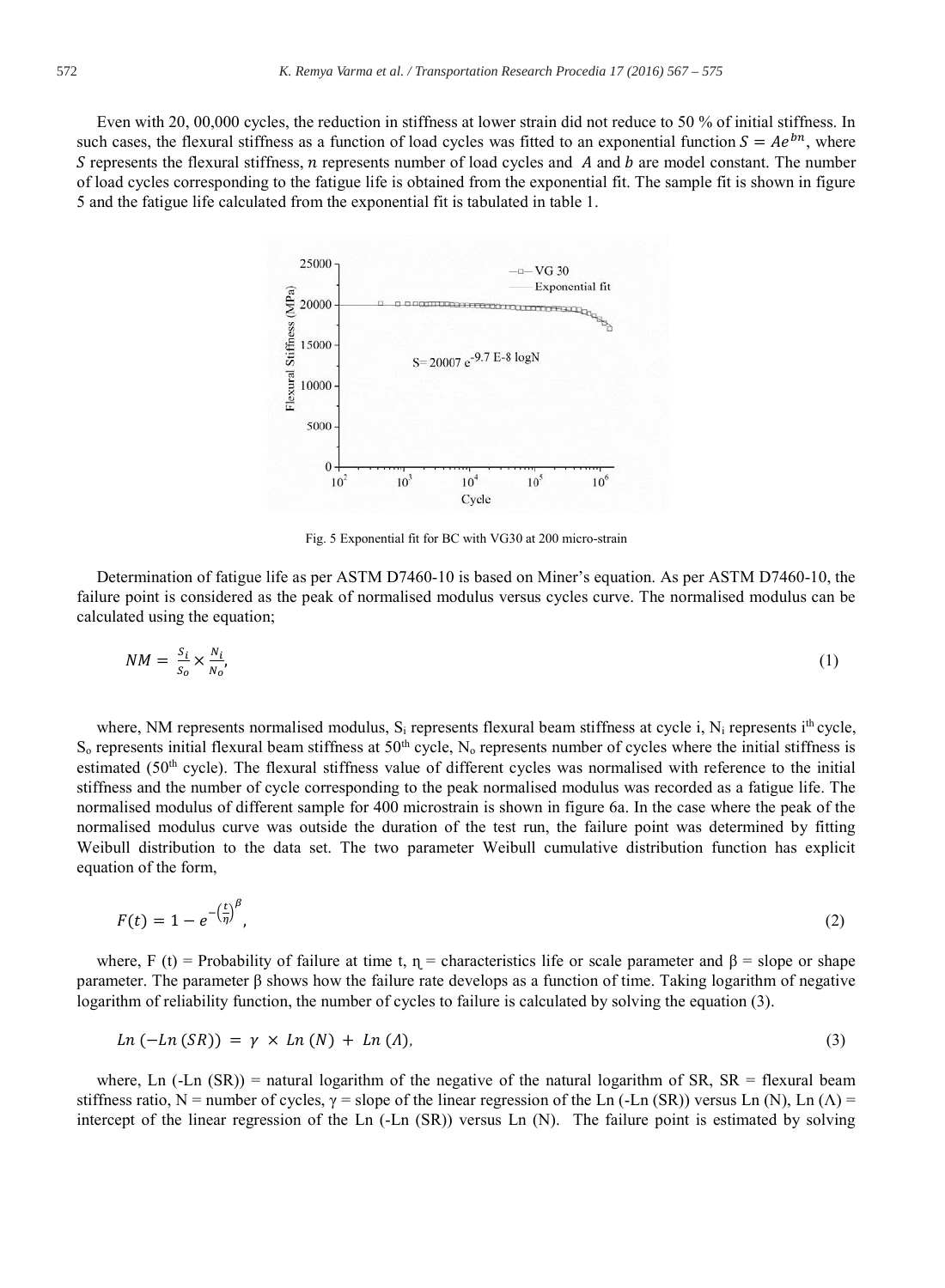equation (3) for N where  $SR = 0.5$ . The sample fit of equation (3) is shown in figure 6b. The fatigue life obtained from the test result and fit were tabulated in table 1 against fatigue life as per ASTM D7460-10. Fatigue life estimated using ASTM standard was found to different from that of EN standard and AASHTO standard. This difference is more in case the peak of the normalized modulus curve lies outside the duration of the test run.



Fig. 6. (a) Normalised modulus at 400 micro-strain; (b) Sample fit for Weibull distribution, BC with VG30, 200 micro-strain

| Sample      | Strain Amplitude ( $\mu \mathcal{E}$ ) | Fatigue life as per |                  |                          |
|-------------|----------------------------------------|---------------------|------------------|--------------------------|
|             |                                        | AASHTO T321-07      | EN 12697:24-2004 | <b>ASTM D7460-10</b>     |
| VG30        | 200                                    | 7,00,445*           | 6,98,212*        | 19,33,47568**            |
|             | 400                                    | 3,10,210            | 3,10,350         | 2,77,540                 |
|             | 600                                    | 48,470              | 48,614           | 86,650                   |
| <b>CRMB</b> | 200                                    | 7,00,248*           | 7,09,385         | $\overline{\phantom{a}}$ |
|             | 400                                    | 5,10,890            | 5,11,620         | 5,30,880                 |
|             | 600                                    | 24,540              | 24,600           | 25,180                   |
| <b>PMB</b>  | 200                                    | 39,20,806*          | 39,33,969        | $\overline{\phantom{a}}$ |
|             | 400                                    | 18,86,050           | 18,90,730        | 5,60,97,924**            |
|             | 600                                    | 23,140              | 24,040           | 32,770                   |

Table 1. Fatigue life of different bituminous mixtures

The energy dissipation in the viscoelastic material was also used to study the fatigue life of the bituminous mixture. The damage due to loading in the bituminous mixture is assumed to occur due to relative amount of energy dissipation between consecutive loading cycles. The ratio of dissipated energy change (RDEC) was calculated using the expression given in equation 4 (Shen and Carpenter, 2007).

$$
RDEC = \frac{DE_a - DE_b}{DE_a (b - a)}\tag{4}
$$

where, a and b represents loading cycle, DE<sub>a</sub> and DE<sub>b</sub> represents dissipated energy at cycle a and b. Shen and Carpenter, 2007 used the expression in equation (4) to calculate the fatigue damage in airfield pavement. In this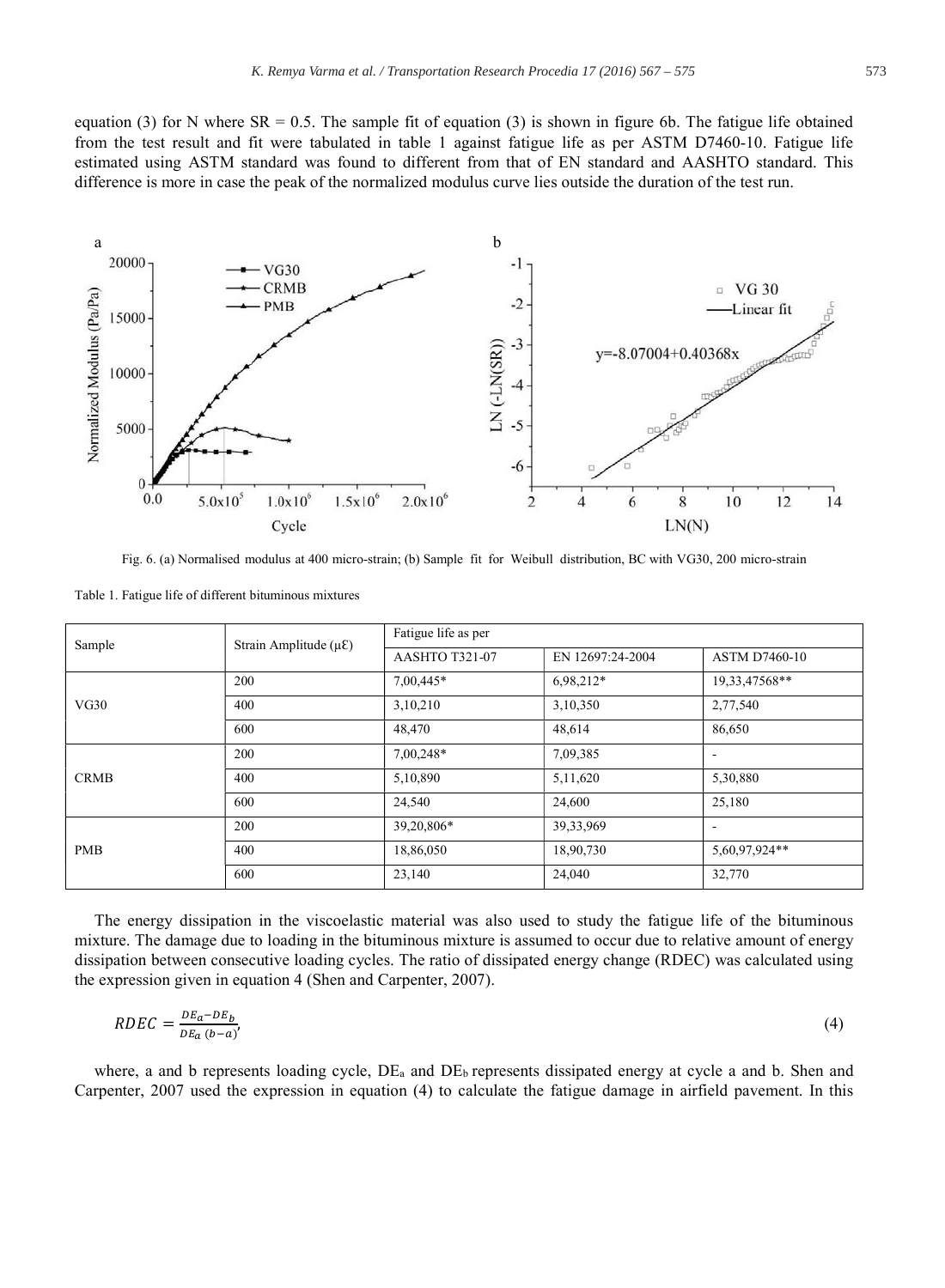three stage curve, at stage II the constant value of RDEC indicates that at every increase in loading cycle, a constant amount of input energy being turned into damage. The initiation of stage III represents the fatigue failure.

The energy dissipation for each cycle is obtained by calculating the area enclosed by a stress-strain loop. The energy dissipation for different mixture at 400 and 600 microstrain is shown in figure 7a and 7b. The ratio of dissipated energy change calculated using equation (4) for the sample with VG30 binder is shown in the figure 7c and 7d. The initiation of stage III as found in the schematic was not observed within the number of loading cycles used for testing.



Fig. 7. (a) Energy dissipation at 400 microstrain; (b) Energy dissipation at 600 microstrain



Fig. 7. (c) Energy dissipation ratio at 400 microstrain; (d) Energy dissipation ratio at 600 microstrain

# 4. Conclusion

We reported here some interesting preliminary results of an ongoing investigation to quantify the influence of modified binders on the fatigue response. It was clearly seen that the fatigue life of bituminous mixtures is defined differently using different standards. The fatigue life is normally defined based on the reduction of stiffness modulus to a predefined value or based on the rate of energy dissipated for every loading cycle. The ASTM, AASHTO and EN standards base their analysis on the evolution of stiffness modulus. From the analysis of the results, it was found that at lower strain levels of 200 and 400 microstrain, PMB exhibited higher fatigue life than VG30 and CRMB. At